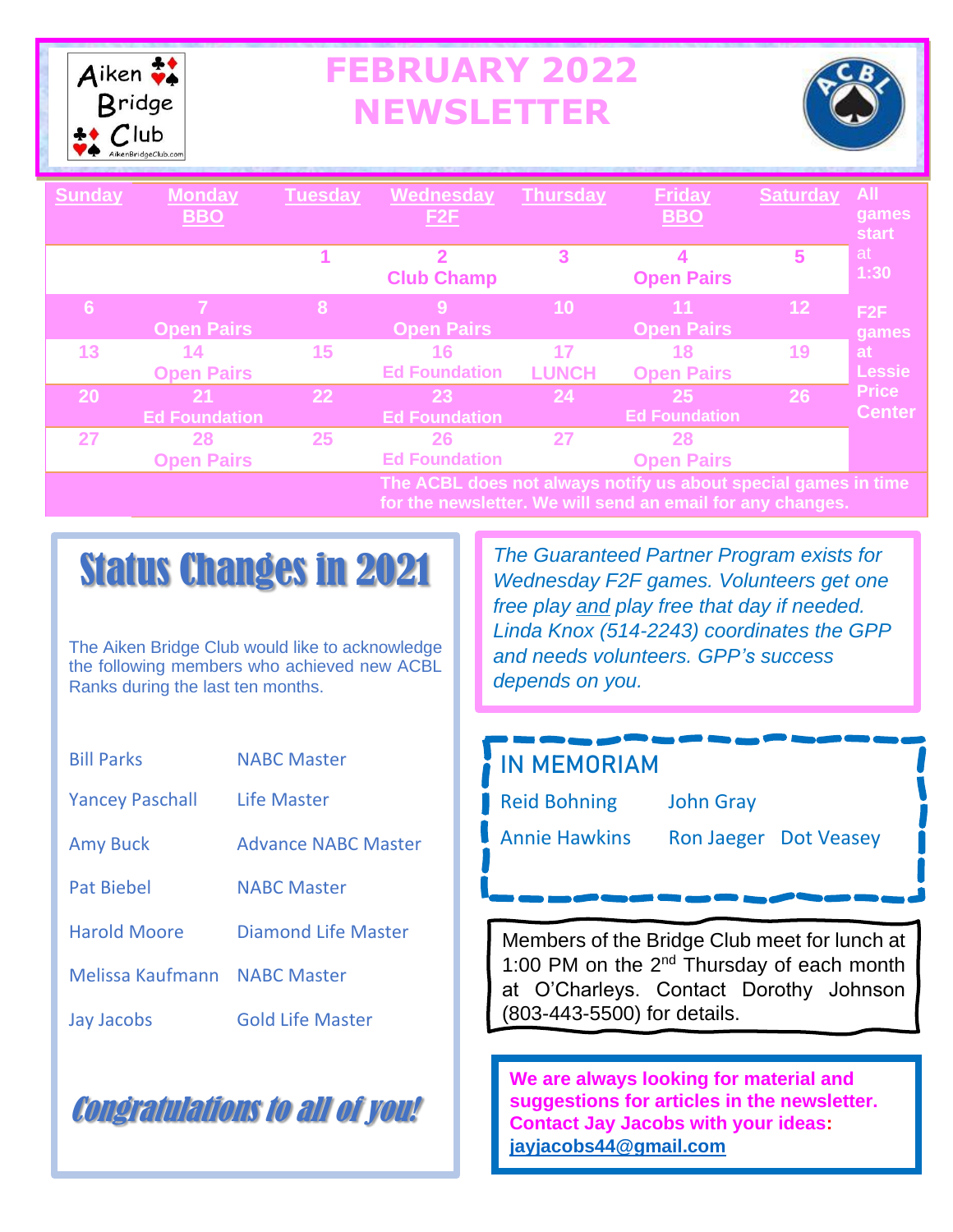## **2021 Annual Report of Aiken Bridge Club**

Like 2020, this year brought some major changes to our Club. The most significant was our return to F2F bridge for those who prefer that experience. Many thanks are owed to Linda Knox and Alan Brooks for following up on the contact Mike McComb had originally made with the Lessie Price Center in March 2020 when we had to stop playing at the Croft House. While both have their advantages, I believe everyone is enjoying the light airy playing space with plenty of asphalt parking spaces. Our continued discussions with LPC management about potentially adding a second F2F have not resulted in any workable solutions. We seem to be averaging 8-9 tables each Wednesday.

The passing of Ron Jaeger in September was a serious blow to our club. We not only lost a good friend and highly regarded bridge player, but also someone who was doing so many things for our Club. For too long the Club had relied solely on the Club Manager to do nearly everything with the exception of the Treasurer's role. Hopefully we all, as an entire club, learned from this experience, and will all be willing to do a small part in making the Club function moving forward.

The Board is dedicated to spreading the load so that more people will hopefully be willing to do some of the tasks that need to be done to make the Club function. Having multiple people trained in all aspects so there is backup when someone encounters a personal issue is critical to the Club's survival. For example, come February both Jay Jacobs and Alan Brooks will likely be unable to get to the Price Center. This means there are only two individuals trained on running the computer for the F2F games and directing. The Board has decided we can split those duties to hopefully increase the roster of trained people available, but we need your willingness to help out. Contact any Board member if you can help with either the computer or directing the game.

The participation in our online games has dropped off with the initiation of our F2F games, but has remained steady at about nine tables per session over the last half of the year. We believe the drop-off is also affected by F2F bridge restarting in Augusta and Columbia, as well as a number of people playing online in consortium games. Prior to his death, Ron made some type of arrangement with the SE/Knoxville consortium (though we have no record of what he did, unless one of you can tell us!). Anyway, we believe all our members are registered with SE/Knoxville and we believe we receive some remuneration when you play in those games.

Around October, Sherry Buck took on the task of updating our website. The new website looks fantastic and needs to become your first option when you are wondering about something related to the Club. If you can't find something, please let us know, so we can continue to improve the website to serve you as members. Our heartfelt thanks to Sherry for making this significant improvement become reality. By the way, someone besides Sherry needs to know how to update the website – can you help?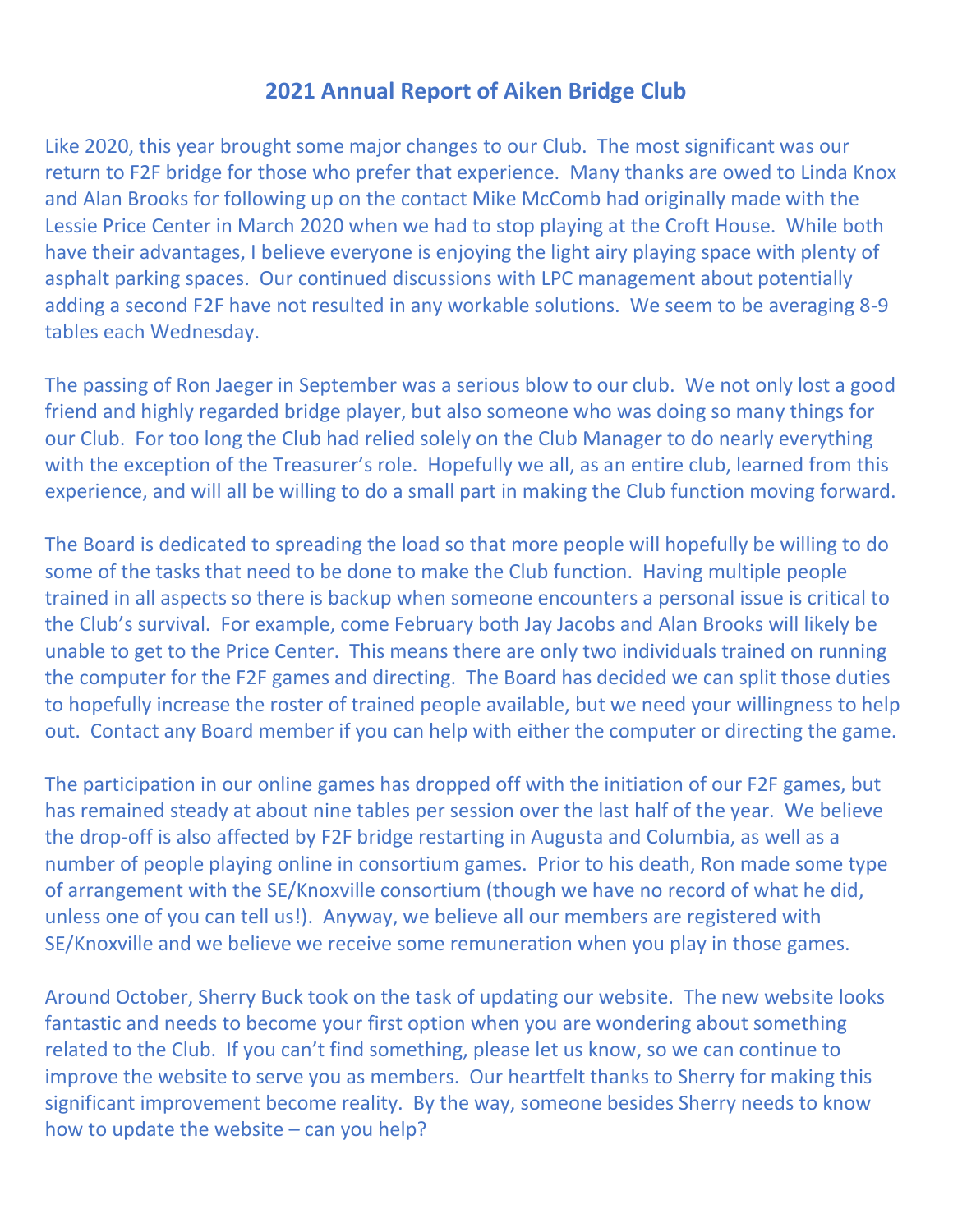In late November the Club ratified new bylaws that had been drafted by Ron, Jay, and Steve Banwarth. The purpose of the update was to reflect the more electronic way in which the Club is functioning as a result of the pandemic and the aging of our members. The bylaws proposed by the Board were approved unanimously by all who took the time to vote. We appreciate the faith you have put in us to lead this Club in order to provide you the opportunity to play competitive bridge in a friendly and safe environment, both on-line and face-to-face. The bylaws call for a sixmember Board serving two-year terms. However, given our ages and health conditions, we fully realize that resignations are something we have to anticipate and accept.

Another learning from Ron's passing was that we have the Club's information and historical documents scattered among various people. To rectify this situation, we have put everything on the computer Alan uses to direct the games, and have also purchased a new computer that we intend to use for ALL Club business, including running the F2F games. The old computer we are currently using will be used only as a backup, but will also be periodically updated with all documents. The Board is also discussing cloud storage of our documents.

Finally, your support of the club through both on-line and F2F games has allowed the Club to make four significant donations to local charities at the end of 2021. As noted in the January newsletter, the four recipients for 2021 were Aiken Senior Life Services, St. Vincent de Paul, Aiken Elementary Backpack program, and Animal Advocates. A total of \$2600 was donated.

*Mike McComb on behalf of the Board of Directors (Lauren Alexander, Christine Gasperini, Linda Knox, Sherry Buck, and Marc Carney)*

| <b>Total Ledger Expenses</b> | \$21,315           | <b>Total Ledger Income</b>               | \$21,122    |
|------------------------------|--------------------|------------------------------------------|-------------|
| Transfer to CD               | 5,000<br>\$.       | Game Fee Revenue                         | \$18,174    |
| <b>Appreciation Amts</b>     | 4,300 (26%)<br>\$. | <b>Membership Fees</b>                   | \$<br>40    |
| <b>ACBL Fees</b>             | 4,025 (25%)        | <b>Holiday Party Income</b>              | \$<br>308   |
| <b>Charitable Cont</b>       | 3,202 (20%)<br>\$. | <b>Transfer From MM Acct</b>             | \$<br>2,600 |
| <b>Holiday Party Exp</b>     | 2,655 (16%)<br>Ś.  | Tourney Income                           | \$<br>00    |
| Food (pre-pandemic)          | 782 (5%)<br>\$     |                                          |             |
| Durable Item Exp             | \$<br>641 (4%)     | We had 110 members who are considered to |             |
| <b>Miscellaneous Exp</b>     | \$<br>383 (2%)     | have paid dues for 2021.                 |             |
| <b>Rent Storage Unit</b>     | \$<br>313 (2%)     |                                          |             |
| <b>Tourney Expenses</b>      | \$<br>00           | Interest for the year was $\zeta$ 255    |             |

#### **2021 Annual Report of Finances for Aiken Bridge Club**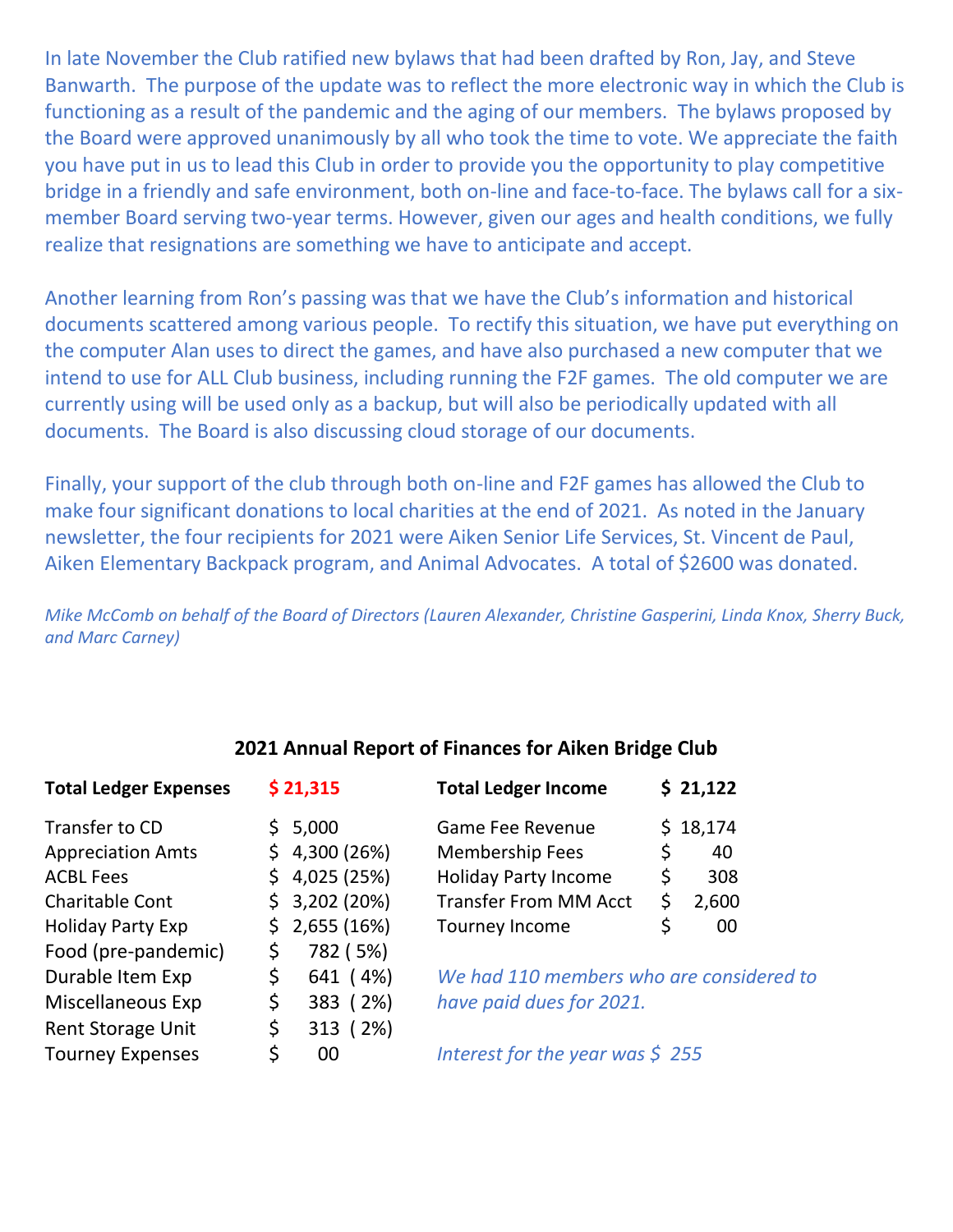# **BERGEN RAISES**

Developed by Marty Bergen, Bergen Raises(BR) give responder more ways to raise opener's major suit by differentiating between 3 and 4 card support and among various point ranges. Responses are as follows:

| With                      | <b>Bid</b>                                              |
|---------------------------|---------------------------------------------------------|
| 4-6 HCP, 3 card support   | 1NT forcing, then bid 2 of major over opener's response |
| 6-9 HCP, 3 card support   | 2 of major                                              |
| 6-9 HCP, 4 card support   | 3C                                                      |
| 10-11 HCP, 4 card support | 3D                                                      |
| 0-5 HCP, 4+ trump support | 3 of major                                              |
| Singleton in other major  | 3 of other major $(=$ splinter)                         |

 $\mid$  Singleton in other major  $\mid$  3 of other major (= splinter) The theory behind BR is the law of total tricks, which says that an 8 card suit should make at least 2 and a 9 card suit should make at least 3.

Some partnerships reverse the 3C and 3D bids so the strong bid (now 3C) gives more room to explore higher contracts. Opener, with a minimum, can sign off in 3 of the major. Opener's bid of any other suit over partner's BR is a slam try, generally showing a control in that suit, without a control in any intervening suit. Responder can then bid controls or go to 4 of the major.

Some partnerships play Modified Bergen (MB), using the following responses:

| With $\ldots$             | <b>Bid</b>                                              |
|---------------------------|---------------------------------------------------------|
| $4-6$ HCP, 3 card support | 1NT forcing, then bid 2 of major over opener's response |
| 6-9 HCP, 3 card support   | 2 of major                                              |
| 10-11 HCP, 3 card support | 3C                                                      |
| 6-9 HCP, 4 card support   | 3D                                                      |
| 10-11 HCP, 4 card support | 3 of major                                              |
| Singlaton in other maior  | 3 of other major (- enlinter)                           |

 $\mid$  Singleton in other major  $\mid$  3 of other major (= splinter)

MB provides more possible descriptions, but loses the weak raise with 0-5 and 4+ card support, leaving responder to decide whether to pass, make a simple raise, or preemptively jump to 4 of the major.

Most partnerships play that BR or MB is off with interference by opponents, although some leave it on over a double (but no other bid by opponent).

In any case, BR or MB must be alerted.

On defense, a double of 3C or 3D is generally lead directing. A cue bid of opener's major shows the other major and a minor. After an initial pass, a subsequent double is for takeout.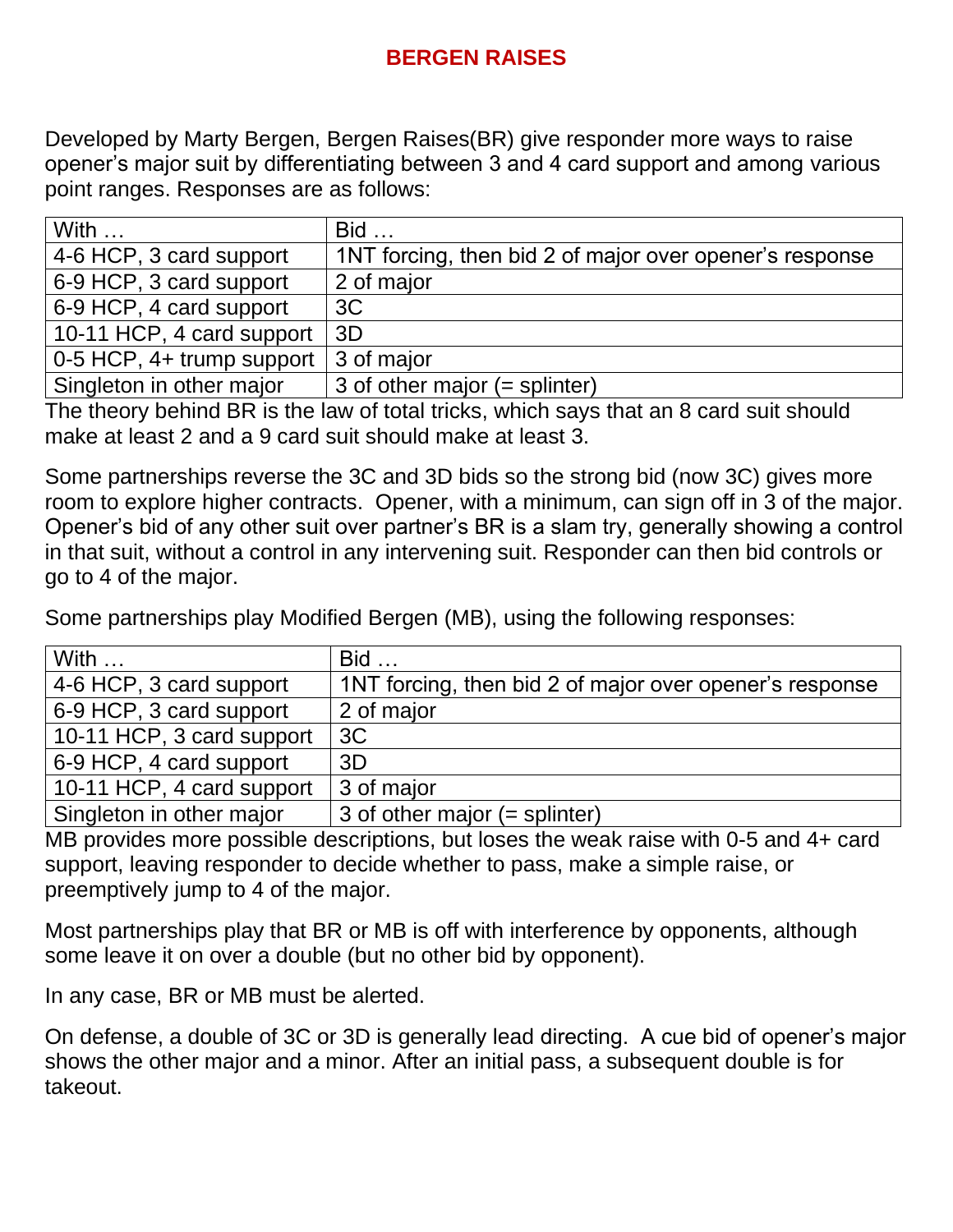#### **WISDOM OF PHYLLIS DILLER**

#### As your beauty fades, so will his eyesight.

Housework can't kill you, but why take a chance?

Cleaning your house while your kids are still growing up is like shoveling the sidewalk before it stops snowing.

The reason women don't play football is because 11 of them would never wear the same outfit in public.

Best way to get rid of kitchen odors: Eat out.

A bachelor is a guy who never made the same mistake once.

I want my children to have all the things I couldn't afford. Then I want to move in with them.

Most children threaten at times to run away from home. This is the only thing that keeps some parents going.

Any time three New Yorkers get into a cab without an argument, a bank has just been robbed.

We spend the first 12 months of our children's lives teaching them to walk and talk and the next 12 years telling them to sit down and shut up.

Burt Reynolds once asked me out. I was in his room.

What I don't like about office Christmas parties is looking for a job the next day.

The only time I ever enjoyed ironing was the day I accidentally got gin in the steam iron.

His finest hour lasted a minute and a half.

Old age is when the liver spots show through your gloves.

My photographs don't do me justice - they look just like me.

Tranquilizers work only if you follow the advice on the bottle – "keep away from children".

I asked the waiter, "Is this milk fresh?" He said, "Lady, three hours ago it was grass."

The reason the golf pro tells you to keep your head down is so you can't see him laughing.

You know you're old if they have discontinued your blood type.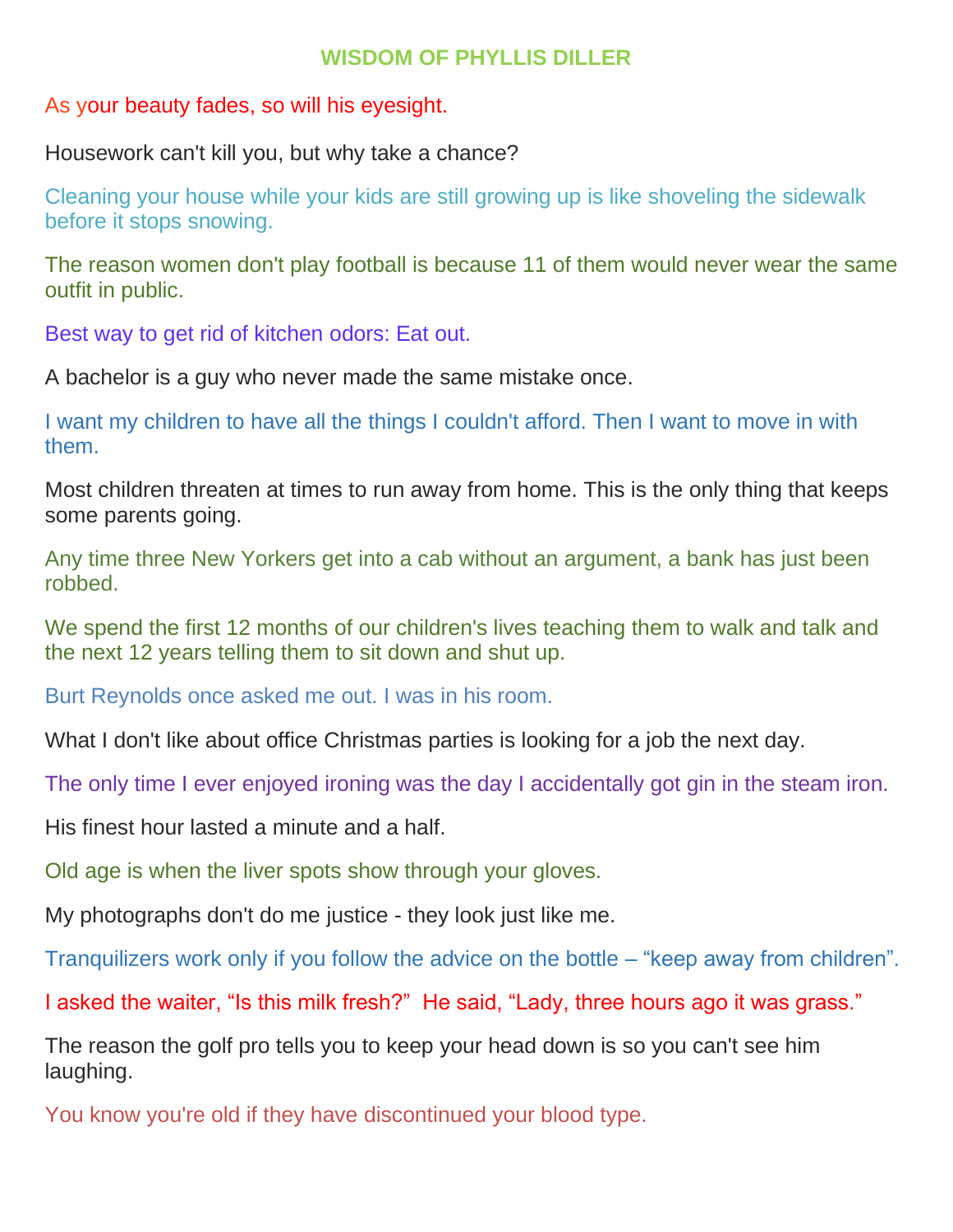# **1NT RESPONSE FORCING TO 1 OF A MAJOR**

Forcing 1NT over 1 of major is used when playing 5 card major openings and is integral to a number of systems, such as 2/1, Kaplan Scheinwold, and Roth-Stone, to name a few. It is a catchall bid for hands where responder cannot otherwise make a bid at the 1 level and does not have enough to go to the 2-level.

Opener responds as follows:

| 2c or 2D                                                       | 3+ card suit (with both, bid clubs)                                                                                                                                                                                            |
|----------------------------------------------------------------|--------------------------------------------------------------------------------------------------------------------------------------------------------------------------------------------------------------------------------|
| 2of major                                                      | 6+ card suit, regular opener (or when hearts is your major<br>and you have $4-5-2-2$ distribution $-2S$ would be a reverse<br>and (1) your hand is not strong enough and (2) you don't<br>otherwise want to bid a 2 card suit) |
| 2 of other major                                               | if you suit was spades, it guarantees 4 H;<br>if your suit was hearts, it guarantees 4S and a hand strong<br>enough to reverse (say 18+)                                                                                       |
| 3 of major                                                     | strong hand, generally 6+ cards, but might do it with 5 cards -<br>invites game or slam                                                                                                                                        |
| 3 of either minor or 3H<br>when spades $=$ suit                | 4+ cards in that suit and 17+ points                                                                                                                                                                                           |
| 4C, 4D, 4H when<br>spades $=$ suit, 3S when<br>$hearts = suit$ | splinter                                                                                                                                                                                                                       |

After opener's response of 2 of a minor or 2H when spades is his suit, responder can pass, bid an intervening suit (generally considered a drop-dead bid), or return to 2 of the major. Responder may bid 2 of the major with 2 card support, especially if they lack support in the suit responded by opener.

Some pairs play 1NT as semi-forcing, permitting opener to pass with a 4-5-2-2 hand (if hearts is my 5 card suit and responder failed to bid spades, we may be better off in 1NT). Some partnerships also allow opener to pass 1NT with 5-3-3-2 distribution and a minimum hand. The main problem with semi-forcing, which is eliminated by playing Bergen Raises (see above), is that responder generally shows a limit raise with 3 card support by first bidding 1NT and then rebidding 3 of opener's major. Thus, you could be stranded in 1NT, perhaps going down, when you have game in the major.

1NT forcing or semi-forcing must be announced.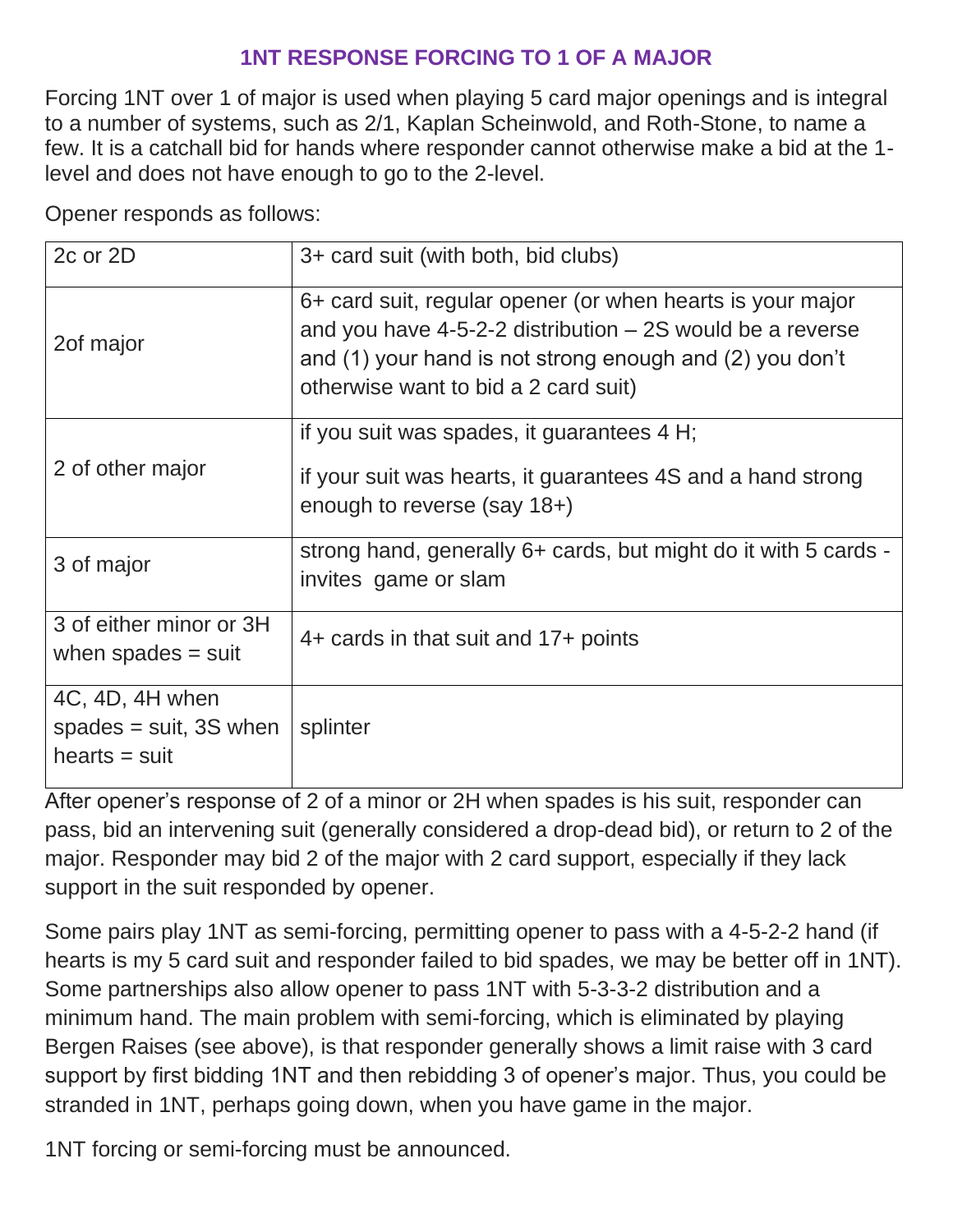# **TABLE ARRANGEMENT**

Georges, Patrick, Charles, Samuel, and Bruno are five Frenchmen. Georges knows English and Chinese. Patrick knows Chinese and Japanese. Charles knows Japanese and German. Samuel knows German and English. Bruno knows them all: English, Chinese, Japanese and German.

In how many ways can they sit in a row, such that any two neighboring persons have no problems in communication?

(See answer below)

## **CATHOLIC JOKE**

"Bless me Father, for I have sinned. I have been with a loose girl."

The priest asks, "Is that you, little Joey Pagano?"

"Yes, Father, it is."

"And who was the girl you were with?"

"I can't tell you, Father. I don't want to ruin her reputation."

"Well, Joey, I'm sure to find out her name sooner or later so you may as well tell me now.

Was it Tina Minetti?"

"I cannot say."

"Was it Teresa Mazzarelli?"

"I'll never tell."

"Was it Nina Capelli?"

"I'm sorry, but I cannot name her."

"Was it Cathy Piriano?"

"My lips are sealed."

"Was it Rosa DiAngelo, then?"

"Please, Father! I cannot tell you."

The priest sighs in frustration. "You're very tight lipped, and I admire that. But you've sinned and have to atone. You cannot be an altar boy now for 4 months. Now you go and behave yourself."

Joey walks back to his pew, and his friend Franco slides over and whispers, "What'd you get?"

"Four months vacation and five good leads..."